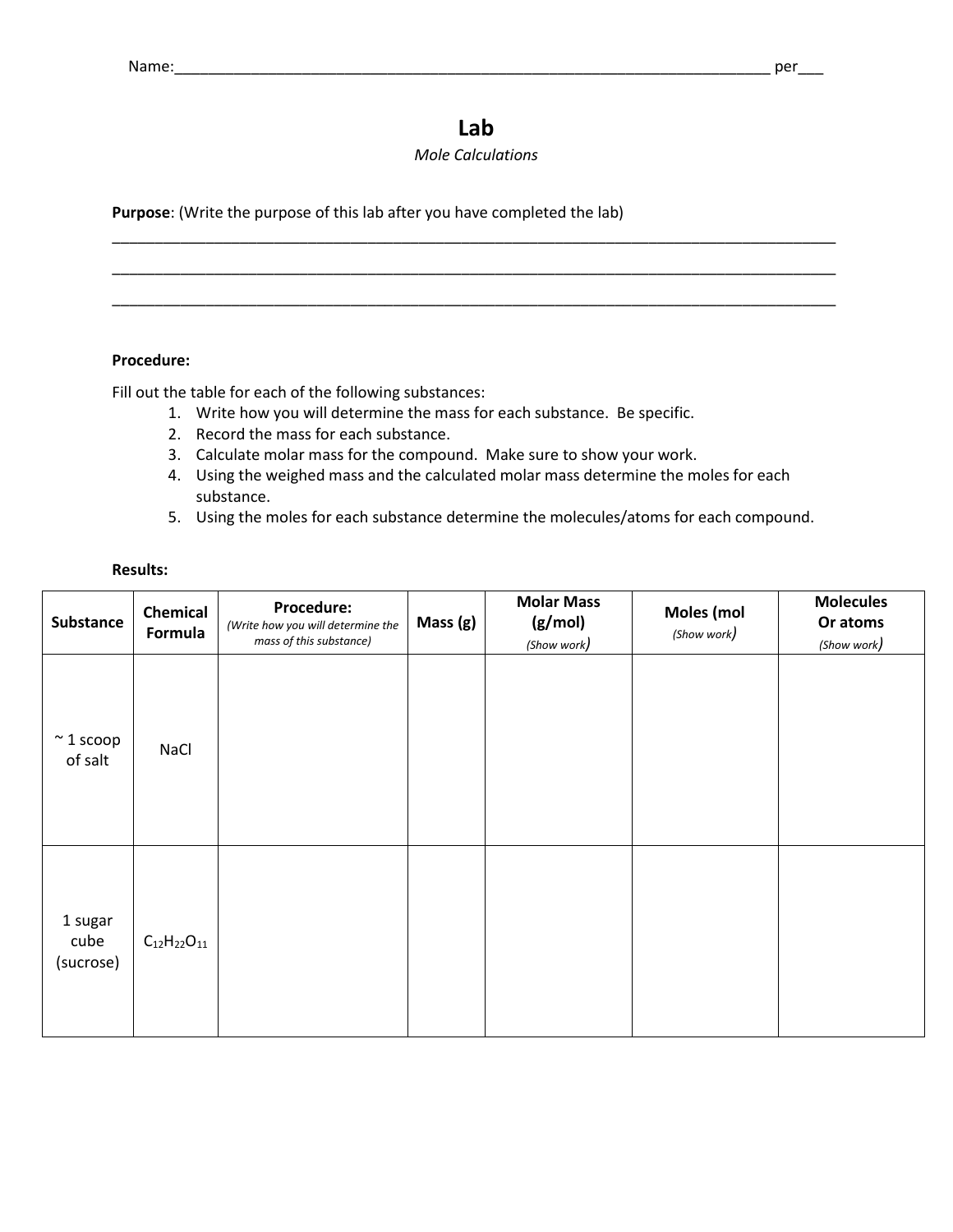| <b>Substance</b>               | Chemical<br>Formula | Procedure:<br>(Write how you will determine the<br>mass of this substance) | Mass (g) | <b>Molar Mass</b><br>(g/mol)<br>(Show work) | Moles (mol<br>(Show work) | <b>Molecules</b><br>Or atoms<br>(Show work) |
|--------------------------------|---------------------|----------------------------------------------------------------------------|----------|---------------------------------------------|---------------------------|---------------------------------------------|
| I piece of<br>Aluminum<br>foil | AI                  |                                                                            |          |                                             |                           |                                             |
| 1 nail                         | Fe                  |                                                                            |          |                                             |                           |                                             |
| 5 mL of<br>water               | $H_2O$              |                                                                            |          |                                             |                           |                                             |

## **Additional Questions:**

**1.** How many moles of sodium chloride would be present in a 10.0 kg bag of salt?